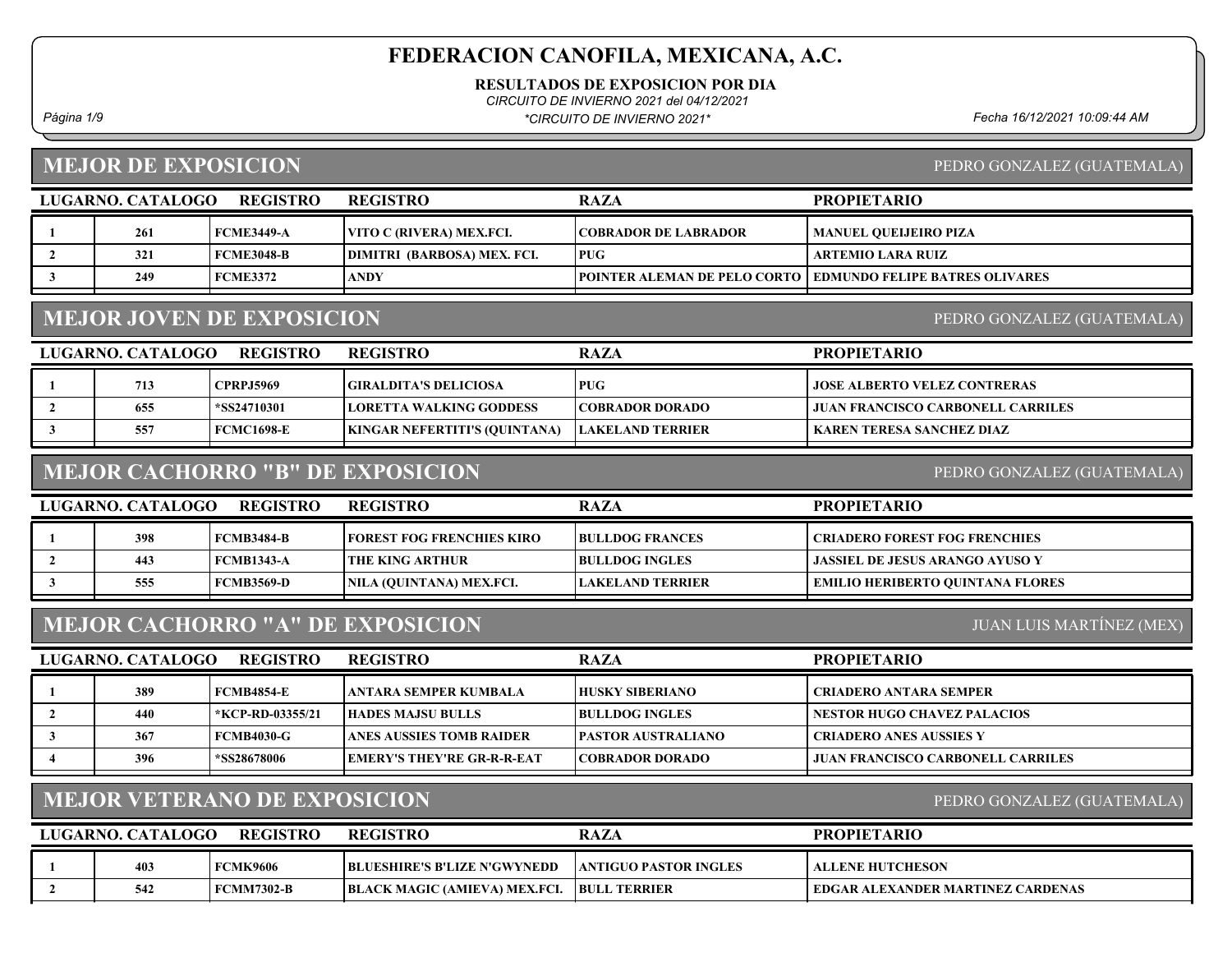RESULTADOS DE EXPOSICION POR DIA

CIRCUITO DE INVIERNO 2021 del 04/12/2021

Página 2/9 Fecha 16/12/2021 10:09:44 AM \*CIRCUITO DE INVIERNO 2021\*

MEJOR VETERANO DE EXPOSICION

| <b>MEJOR VETERANO DE EXPOSICION</b> |                                                           |                                  |                                     |                                 | PEDRO GONZALEZ (GUATEMALA)             |  |  |  |  |
|-------------------------------------|-----------------------------------------------------------|----------------------------------|-------------------------------------|---------------------------------|----------------------------------------|--|--|--|--|
|                                     | LUGARNO. CATALOGO                                         | <b>REGISTRO</b>                  | <b>REGISTRO</b>                     | <b>RAZA</b>                     | <b>PROPIETARIO</b>                     |  |  |  |  |
| $\mathbf{3}$                        | 573                                                       | <b>FCML6303-B</b>                | I ALSO MET CHARLOTTE                | <b>DACHSHUND MINIATURA PELO</b> | <b>GUTIERREZ-OTERO PEGGY</b>           |  |  |  |  |
|                                     | <b>MEJOR DE GRUPO 1</b><br><b>FABIAN DAZA (COL)</b>       |                                  |                                     |                                 |                                        |  |  |  |  |
|                                     | LUGARNO. CATALOGO                                         | <b>REGISTRO</b>                  | <b>REGISTRO</b>                     | <b>RAZA</b>                     | <b>PROPIETARIO</b>                     |  |  |  |  |
| -1                                  | 21                                                        | <b>FCMH9480</b>                  | <b>WERDEL SRDCOVE ESO</b>           | <b>PASTOR AUSTRALIANO</b>       | <b>RICARDO PARES ARCE</b>              |  |  |  |  |
| $\overline{2}$                      | 27                                                        | <b>FCMB1692</b>                  | MONTAGUE DE LA VIE EN ROSE AT       | <b>PASTOR DE PICARDO</b>        | JACQUELINE & AMBER FINKEL              |  |  |  |  |
| $\mathbf{3}$                        | 426                                                       | <b>CPRPI4334</b>                 | LUXBERRY BATERFLY                   | WELSH CORGI PEMBROKE            | <b>JOSE AMBROSIO CORO MENA</b>         |  |  |  |  |
| $\overline{\mathbf{4}}$             | $\overline{2}$                                            | <b>FCMC6442</b>                  | <b>GWYNEDD'S GAME OF THRONES</b>    | <b>ANTIGUO PASTOR INGLES</b>    | <b>ALLENE HUTCHESON</b>                |  |  |  |  |
|                                     | <b>MEJOR JOVEN DE GRUPO 1</b><br><b>FABIAN DAZA (COL)</b> |                                  |                                     |                                 |                                        |  |  |  |  |
|                                     | LUGARNO. CATALOGO                                         | <b>REGISTRO</b>                  | <b>REGISTRO</b>                     | <b>RAZA</b>                     | <b>PROPIETARIO</b>                     |  |  |  |  |
| -1                                  | 426                                                       | <b>CPRPI4334</b>                 | <b>LUXBERRY BATERFLY</b>            | <b>WELSH CORGI PEMBROKE</b>     | <b>JOSE AMBROSIO CORO MENA</b>         |  |  |  |  |
| $\overline{2}$                      | 402                                                       | <b>CPRPJ6063</b>                 | <b>MARGARET OND BRANDFORD</b>       | <b>ANTIGUO PASTOR INGLES</b>    | <b>PADILLA MORALES DAVID</b>           |  |  |  |  |
| $\mathbf{3}$                        | 411                                                       | <b>FCMC4894-A</b>                | STARK (AMAYA) MEX. FCI.             | <b>PASTOR AUSTRALIANO</b>       | <b>MARTIN AMAYA RIVERA</b>             |  |  |  |  |
| $\overline{\mathbf{4}}$             | 423                                                       | <b>FCMC7657-A</b>                | <b>NEED'S NO INTRODUCTION</b>       | <b>PUMI</b>                     | <b>SANCHEZ PALOMEQUE DIEGO Y</b>       |  |  |  |  |
|                                     |                                                           | <b>MEJOR CACHORRO DE GRUPO 1</b> |                                     |                                 | <b>FABIAN DAZA (COL)</b>               |  |  |  |  |
|                                     | LUGARNO. CATALOGO                                         | <b>REGISTRO</b>                  | <b>REGISTRO</b>                     | <b>RAZA</b>                     | <b>PROPIETARIO</b>                     |  |  |  |  |
| 1                                   | 409                                                       | *S/RINV011-2021                  | <b>TWOJ'S DANCING IN THE</b>        | PASTOR AMERICANO MINIATURA      | <b>MARIA MERCEDES CARDENAS VAQUERO</b> |  |  |  |  |
| $\overline{2}$                      | 410                                                       | <b>FCMC7414-E</b>                | <b>WHISKEY SPECIAL GIF</b>          | PASTOR AUSTRALIANO              | <b>JUAN RAMON HERNANDEZ CARDENAS</b>   |  |  |  |  |
| $\mathbf{3}$                        | 422                                                       | <b>FCMB1870-D</b>                | HELA VALKIRIAN (PERAZA) MEX.        | <b>PASTOR DE SHETLAND</b>       | <b>CARLOS ALBERTO MACIAS GARCIA</b>    |  |  |  |  |
| 4                                   | 425                                                       | <b>FCMB1799-D</b>                | <b>NOA NOA (ARANA) MEX.FCI.</b>     | WELSH CORGI PEMBROKE            | <b>JOSE ANTONIO ARANA DOMINGUEZ</b>    |  |  |  |  |
|                                     |                                                           | <b>MEJOR VETERANO DE GRUPO 1</b> |                                     |                                 | <b>FABIAN DAZA (COL)</b>               |  |  |  |  |
|                                     | LUGARNO. CATALOGO                                         | <b>REGISTRO</b>                  | <b>REGISTRO</b>                     | <b>RAZA</b>                     | <b>PROPIETARIO</b>                     |  |  |  |  |
| -1                                  | 403                                                       | <b>FCMK9606</b>                  | <b>BLUESHIRE'S B'LIZE N'GWYNEDD</b> | <b>ANTIGUO PASTOR INGLES</b>    | <b>ALLENE HUTCHESON</b>                |  |  |  |  |
|                                     |                                                           |                                  |                                     |                                 |                                        |  |  |  |  |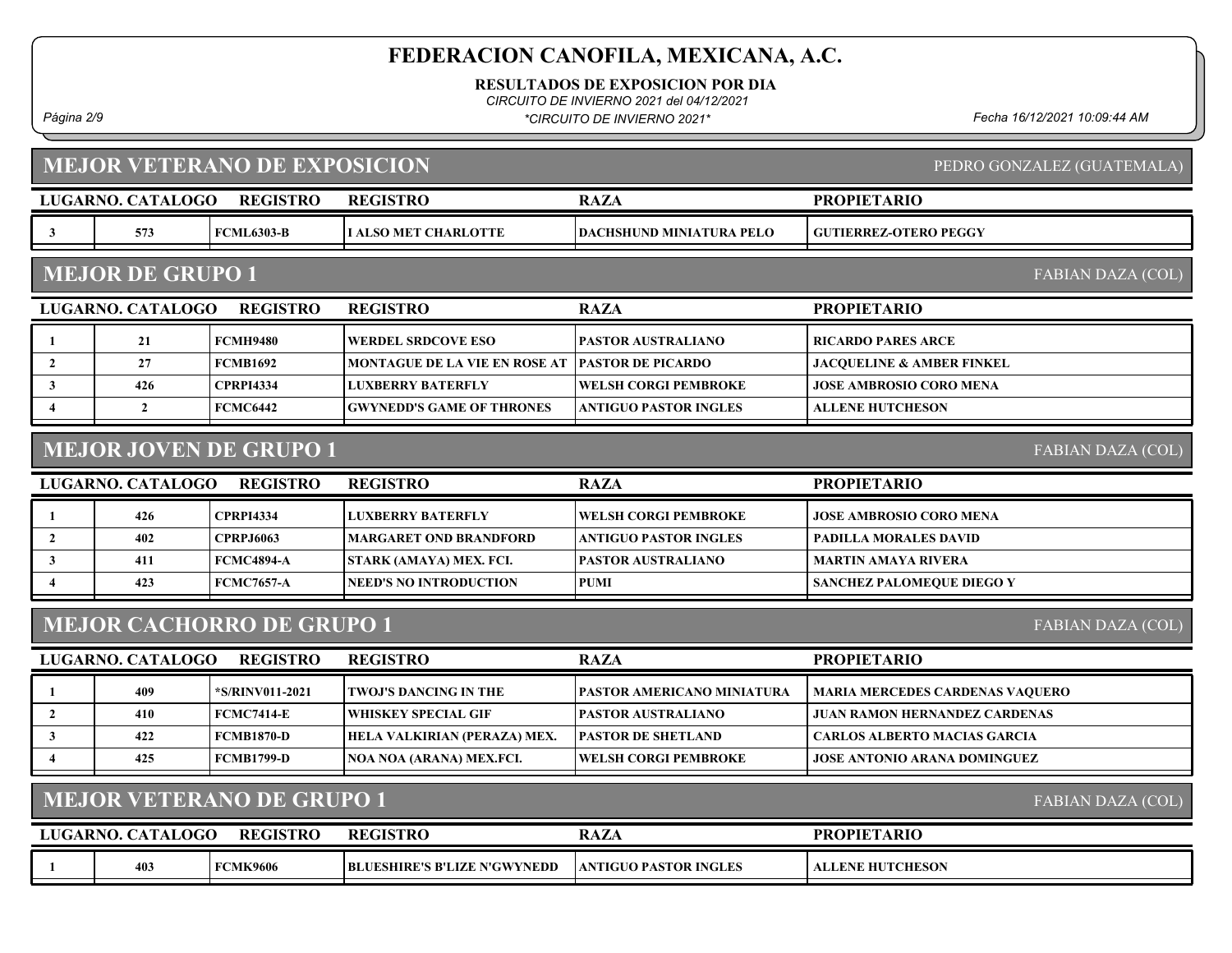RESULTADOS DE EXPOSICION POR DIA

CIRCUITO DE INVIERNO 2021 del 04/12/2021

Página 3/9 Fecha 16/12/2021 10:09:44 AM \*CIRCUITO DE INVIERNO 2021\*

#### MEJOR DE GRUPO 2

#### ROBERTO VELEZ PICO (PUERTO RICO)

| LUGARNO. CATALOGO | <b>REGISTRO</b> | <b>REGISTRO</b>                    | <b>RAZA</b>                    | <b>PROPIETARIO</b>               |
|-------------------|-----------------|------------------------------------|--------------------------------|----------------------------------|
| 47                | FCMF2510-C      | LAZARUS (ROCHA) MEX. FCI.          | <b>BOXER</b>                   | <b>ERNESTO SUAREZ ESQUIVIAS</b>  |
| 143               | <b>FCME1763</b> | <b>CAYUGA NEXT STOP THE FUTURE</b> | <b>TERRANOVA</b>               | <b>ALVARO AGUIRRE VILLARREAL</b> |
| 484               | FCME9192-A      | JASON SPARTACO (HERNANDEZ)         | <b>DOGO DE BURDEOS</b>         | MARCO ANTONIO HERNANDEZ MIRANDA  |
| 524               | FCMC3866-G      | LEIA ORGANA ALDERAN                | <b>SCHNAUZER GIGANTE NEGRO</b> | <b>LIOSE JAVIER DIAZ VERA</b>    |
|                   |                 |                                    |                                |                                  |

## MEJOR JOVEN DE GRUPO 2

#### ROBERTO VELEZ PICO (PUERTO RICO)

| LUGARNO. CATALOGO | <b>REGISTRO</b>   | <b>REGISTRO</b>                    | <b>RAZA</b>                    | <b>PROPIETARIO</b>             |
|-------------------|-------------------|------------------------------------|--------------------------------|--------------------------------|
| 524               | <b>FCMC3866-G</b> | <b>LEIA ORGANA ALDERAN</b>         | <b>SCHNAUZER GIGANTE NEGRO</b> | JOSE JAVIER DIAZ VERA          |
| 460               | <b>FCMC5671-D</b> | <b>LILIBETH WINDSOR (BLANCO)</b>   | <b>BULLDOG INGLES</b>          | <b>RICARDO BLANCO VAZQUEZ</b>  |
| 508               | FCMC3600-A        | <b>AQUILES VON DER GOPA'S MEX.</b> | <b>ROTTWEILER</b>              | <b>CRIADERO VON DER GOPA'S</b> |
| 429               | <b>FCMC4888-A</b> | <b>RIO (SANCHEZ) MEX.FCI.</b>      | <b>BERNES DE LA MONTAÑA</b>    | <b>GABRIEL SANCHEZ CORTES</b>  |

# MEJOR CACHORRO DE GRUPO 2

ROBERTO VELEZ PICO (PUERTO RICO)

| LUGARNO. CATALOGO | <b>REGISTRO</b>   | <b>REGISTRO</b>                    | <b>RAZA</b>                      | <b>PROPIETARIO</b>                     |
|-------------------|-------------------|------------------------------------|----------------------------------|----------------------------------------|
| 443               | FCMB1343-A        | I THE KING ARTHUR                  | <b>BULLDOG INGLES</b>            | <b>JASSIEL DE JESUS ARANGO AYUSO Y</b> |
| 529               | <b>FCMB4051-A</b> | <b>PRETTY BOY (HERNANDEZ)</b>      | <b>SCHNAUZER MINIATURA SAL Y</b> | JULIO ALFONSO HERNANDEZ JUÁREZ         |
| 521               | FCMB0337-G        | <b>BALTIMORE (VARGAS) MEX.FCI.</b> | <b>SCHNAUZER GIGANTE NEGRO</b>   | <b>FRANCISCO XAVIER VARGAS PEREZ</b>   |
| 531               | FCME4165-B        | THE JUDGE AARON YANKEE             | <b>SCHNAUZER MINIATURA SAL Y</b> | NORMA ALEJANDRA SUAREZ GONZALEZ        |
|                   |                   |                                    |                                  |                                        |

#### MEJOR DE GRUPO 3

| LUGARNO. CATALOGO | <b>REGISTRO</b>   | <b>REGISTRO</b>               | <b>RAZA</b>                  | <b>PROPIETARIO</b>               |
|-------------------|-------------------|-------------------------------|------------------------------|----------------------------------|
| 157               | <b>FCME4466-E</b> | ROMINA AT BENNY (CHAVEZ)      | <b>BULL TERRIER</b>          | <b>BENITO GALLARDO LUNA</b>      |
| 176               | <b>FCMI1206-C</b> | MAKING DIFERENCE (CARDENAS)   | <b>STAFFORDSHIRE TERRIER</b> | <b>ARMANDO PAEZ VAZOUEZ</b>      |
| 169               | FCMC0556          | FORLEGD MAJESTIC T'CHALLA     | <b>SEALYHAM TERRIER</b>      | MARIANO HERNAN GATICA GOMEZ      |
| 557               | <b>FCMC1698-E</b> | KINGAR NEFERTITI'S (OUINTANA) | <b>LAKELAND TERRIER</b>      | <b>KAREN TERESA SANCHEZ DIAZ</b> |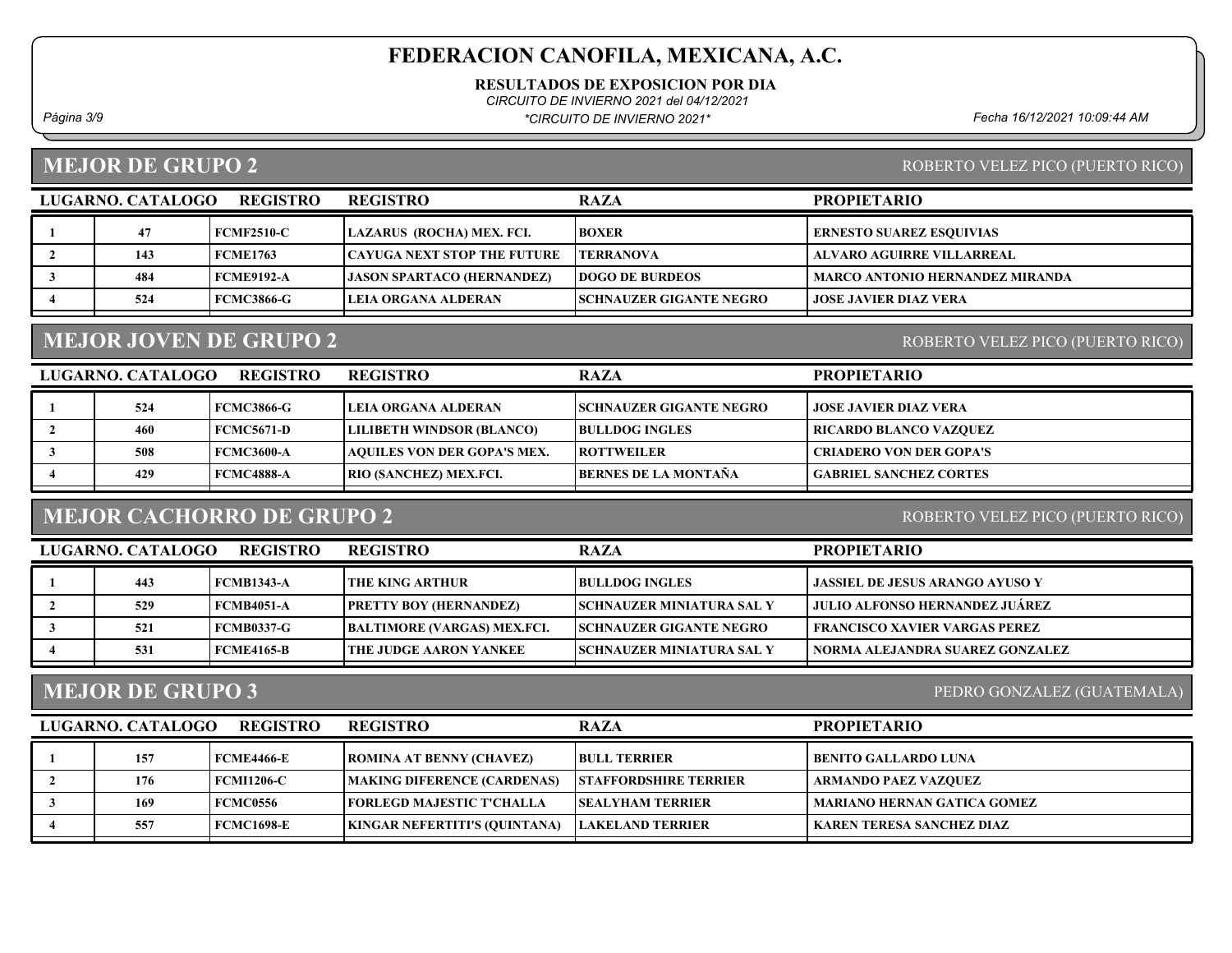RESULTADOS DE EXPOSICION POR DIA

CIRCUITO DE INVIERNO 2021 del 04/12/2021

Página 4/9 Fecha 16/12/2021 10:09:44 AM \*CIRCUITO DE INVIERNO 2021\*

#### MEJOR JOVEN DE GRUPO 3

PEDRO GONZALEZ (GUATEMALA)

| LUGARNO. CATALOGO | <b>REGISTRO</b>   | <b>REGISTRO</b>                      | <b>RAZA</b>                        | <b>PROPIETARIO</b>                |
|-------------------|-------------------|--------------------------------------|------------------------------------|-----------------------------------|
| 557               | FCMC1698-E        | <b>KINGAR NEFERTITI'S (QUINTANA)</b> | LAKELAND TERRIER                   | KAREN TERESA SANCHEZ DIAZ         |
| 566               | <b>FCMC5027-A</b> | NICOLAS (SANCHEZ) MEX.FCI.           | <b>WEST HIGHLAND WHITE TERRIER</b> | <b>ROMULO SANCHEZ TORRES</b>      |
| 570               | <b>FCME1697</b>   | <b>AURIEMMA TOP GUN</b>              | I YORKSHIRE TERRIER                | <b>JAIME EFREN KEYMOLEN SAENZ</b> |
| 541               | <b>FCMC6376-B</b> | <b>PEATY (SANTOS) MEX.FCI.</b>       | <b>BULL TERRIER</b>                | <b>JORGE SANTOS LIMA</b>          |
|                   |                   |                                      |                                    |                                   |

# MEJOR CACHORRO DE GRUPO 3

PEDRO GONZALEZ (GUATEMALA)

| LUGARNO. CATALOGO | <b>REGISTRO</b>   | <b>REGISTRO</b>             | <b>RAZA</b>                        | <b>PROPIETARIO</b>                      |
|-------------------|-------------------|-----------------------------|------------------------------------|-----------------------------------------|
| 555               | FCMB3569-D        | NILA (QUINTANA) MEX.FCI.    | LAKELAND TERRIER                   | <b>EMILIO HERIBERTO QUINTANA FLORES</b> |
| 565               | <b>FCMD3150-A</b> | MEGAN (DEL REY) MEX. FCI.   | <b>IWELSH TERRIER</b>              | ANNIA FABIOLA DEL REY PASOUALLI         |
| 549               | FCME4510          | GARCINI'S TITA'S CARLITOS   | <b>FOX TERRIER PELO DE ALAMBRE</b> | FELIPE DE JESUS LARA OLMOS              |
| 567               | <b>FCME1663-A</b> | MEZCAL (GUTIERREZ) MEX.FCI. | <b>TYORKSHIRE TERRIER</b>          | <b>LAURA LIZZETH GUTIERREZ CONDADO</b>  |

#### MEJOR VETERANO DE GRUPO 3

LUGARNO. CATALOGO REGISTRO RAZA PROPIETARIO REGISTRO 1 542 FCMM7302-B BLACK MAGIC (AMIEVA) MEX.FCI. BULL TERRIER BOGAR ALEXANDER MARTINEZ CARDENAS

MEJOR DE GRUPO 4

PEDRO GONZALEZ (GUATEMALA)

FABIAN DAZA (COL)

| LUGARNO, CATALOGO | <b>REGISTRO</b> | <b>REGISTRO</b>                  | <b>RAZA</b>                      | <b>PROPIETARIO</b>                |
|-------------------|-----------------|----------------------------------|----------------------------------|-----------------------------------|
| 196               | FCMC7329        | <b>IVINDOX ALEXANDER</b>         | <b>IDACHSHUND MINIATURA PELO</b> | <b>JOSE LUIS CERBON GUTIERREZ</b> |
| 195               | FCMC5802-A      | <b>GULLIVER (NALES) MEX.FCI.</b> | <b>TDACHSHUND MINIATURA PELO</b> | ERNESTO NALES MARTINEZ            |

#### MEJOR JOVEN DE GRUPO 4

| LUGARNO. CATALOGO | <b>REGISTRO</b>   | <b>REGISTRO</b>               | <b>RAZA</b>                     | <b>PROPIET</b><br>TARIC             |
|-------------------|-------------------|-------------------------------|---------------------------------|-------------------------------------|
| 572               | <b>FCMC5630-A</b> | <b>VEL ROSITA DELIKATESSE</b> | <b>DACHSHUND MINIATURA PELO</b> | <b>I JOSE LUIS CERBON GUTIERREZ</b> |
|                   |                   |                               |                                 |                                     |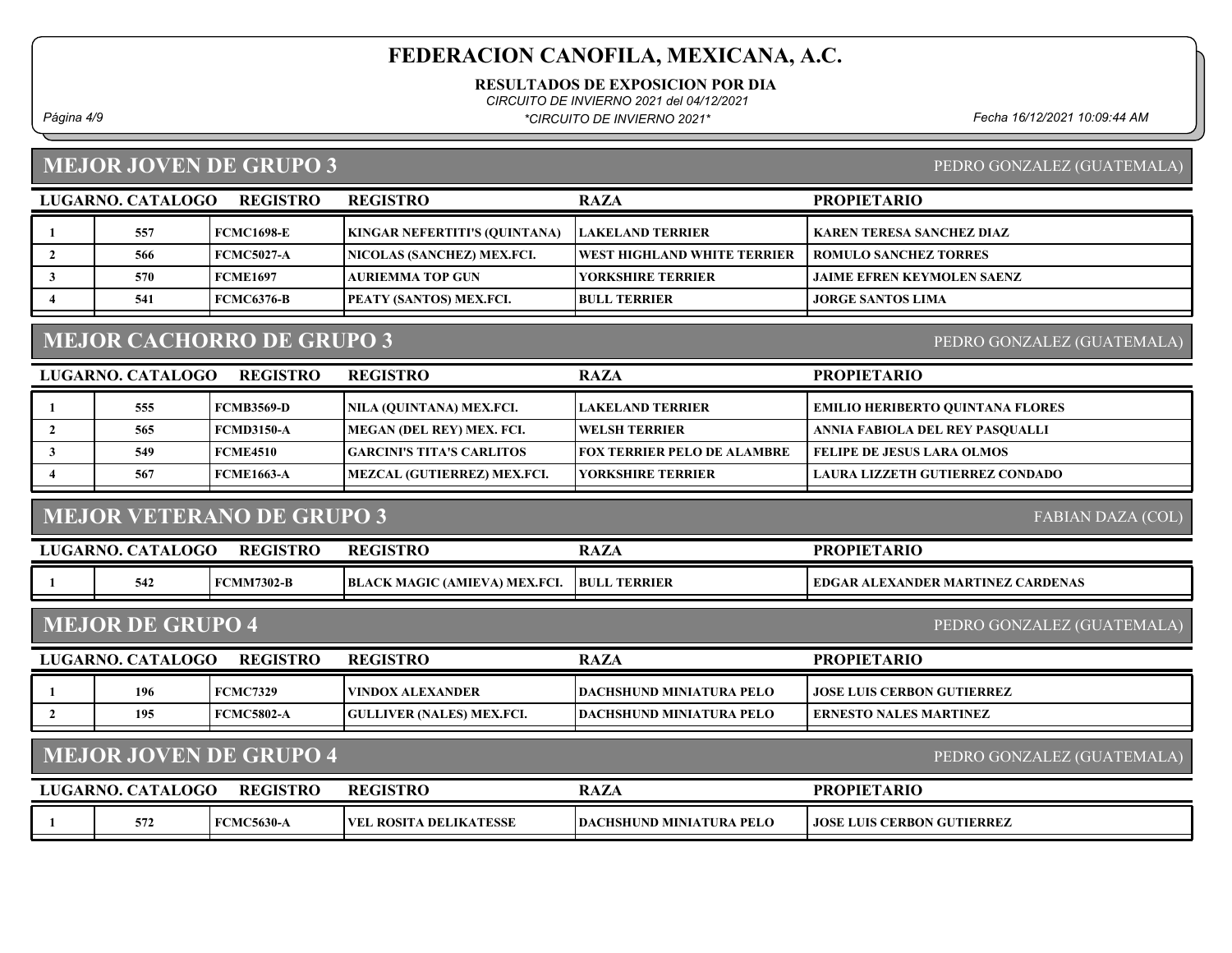RESULTADOS DE EXPOSICION POR DIA

CIRCUITO DE INVIERNO 2021 del 04/12/2021

Página 5/9 Fecha 16/12/2021 10:09:45 AM \*CIRCUITO DE INVIERNO 2021\*

PEDRO GONZALEZ (GUATEMALA)

#### LUGARNO. CATALOGO REGISTRO RAZA MEJOR VETERANO DE GRUPO 4 PROPIETARIO REGISTRO 1 **573** FCML6303-B I ALSO MET CHARLOTTE DACHSHUND MINIATURA PELO GUTIERREZ-OTERO PEGGY LUGARNO. CATALOGO REGISTRO RAZA MEJOR DE GRUPO 5 PROPIETARIO REGISTRO 1 231 FCMI3734-D LA FARSANTE (HERNANDEZ) MEX. XOLOITZCUINTLE ESTANDAR MIGUEL ALONSO PEREZ Y 2 219 FCMC7575 CHESVIK TOP GO AND WIN MALAMUTE DE ALASKA ARMANDO MARTINEZ HEREDIA 3 221 FCMD0631-A JAQUE MATE (ULLOA) MEX.FCI. POMERANIAN (SPITZ ALEMAN) ANGEL ULLOA ROSAS 4 206 FCMF8348-C MURRAY ARCE'S (FLORES) AKITA AMERICANO KAROL DANIEL FLORES RIOS LUGARNO. CATALOGO REGISTRO RAZA MEJOR JOVEN DE GRUPO 5 PROPIETARIO REGISTRO 1 574 FCMB4330-A OSO HECIA NCK (LARDIZABA) AKITA AMERICANO FRANCISCO JAVIER LARDIZABAL FERNANDEZ 2 | 591 FCMD2251-D FENDI (APOLINAR) MEX. FCI. HUSKY SIBERIANO | ELIZABETH APOLINAR BURÓN 3 619 FCMC1861-D IZTLY (MARTINEZ) MEX. FCI. XOLOITZCUINTLE ESTANDAR AMEZCUA JOSE FELICIANO 4 599 FCMC7711-A MR WONDERFUL (GONZALEZ) POMERANIAN (SPITZ ALEMAN) JESUS HERNANDEZ SOREQUE LUGARNO. CATALOGO REGISTRO REGISTRO NAZA MEJOR CACHORRO DE GRUPO 5 PROPIETARIO REGISTRO 1 584 FCME7203-A DORIAN GREY (OSORNIO) MEX.FCI. HUSKY SIBERIANO SAUL OSORNIO GARCIA 2 615 FCME5043-D COCOA (ALONSO/TOJO) MEX.FCI. XOLOITZCUINTLE ESTANDAR MIGUEL ALONSO PEREZ Y 3 576 FCMB1945-C LUNA NUEVA (GONZALEZ) ALBERTO GONZALEZ DE LA PARRA AKITA AMERICANO 4 621 FCMB3773-A K'INICH (VALDERRAMA) MEX.FCI. JONATHAN VALDERRAMA ZAMORA XOLOITZCUINTLE MINIATURA

#### MEJOR VETERANO DE GRUPO 5

| FABIAN DAZA (COL) |  |  |
|-------------------|--|--|

| <b>LUGARNO</b> | <b>CATALOGO</b> | <b>REGISTRO</b>   | <b>REGISTRO</b>                                                                                          | <b>RAZA</b>                 | <b>PROPIETARIO</b>            |
|----------------|-----------------|-------------------|----------------------------------------------------------------------------------------------------------|-----------------------------|-------------------------------|
|                | 592             | <b>CPRE9106-C</b> | VERA) MEX.<br>CT<br>$\mathbf{BLO}_{1}$<br>ONDIE SZA<br>(OL<br>$\boldsymbol{1}$ $\boldsymbol{5}$<br>. SLA | <b>HUSKY</b><br>' SIBERIANO | <b>ALBERTO OLVERA TREVIÑO</b> |

FABIAN DAZA (COL)

PEDRO GONZALEZ (GUATEMALA)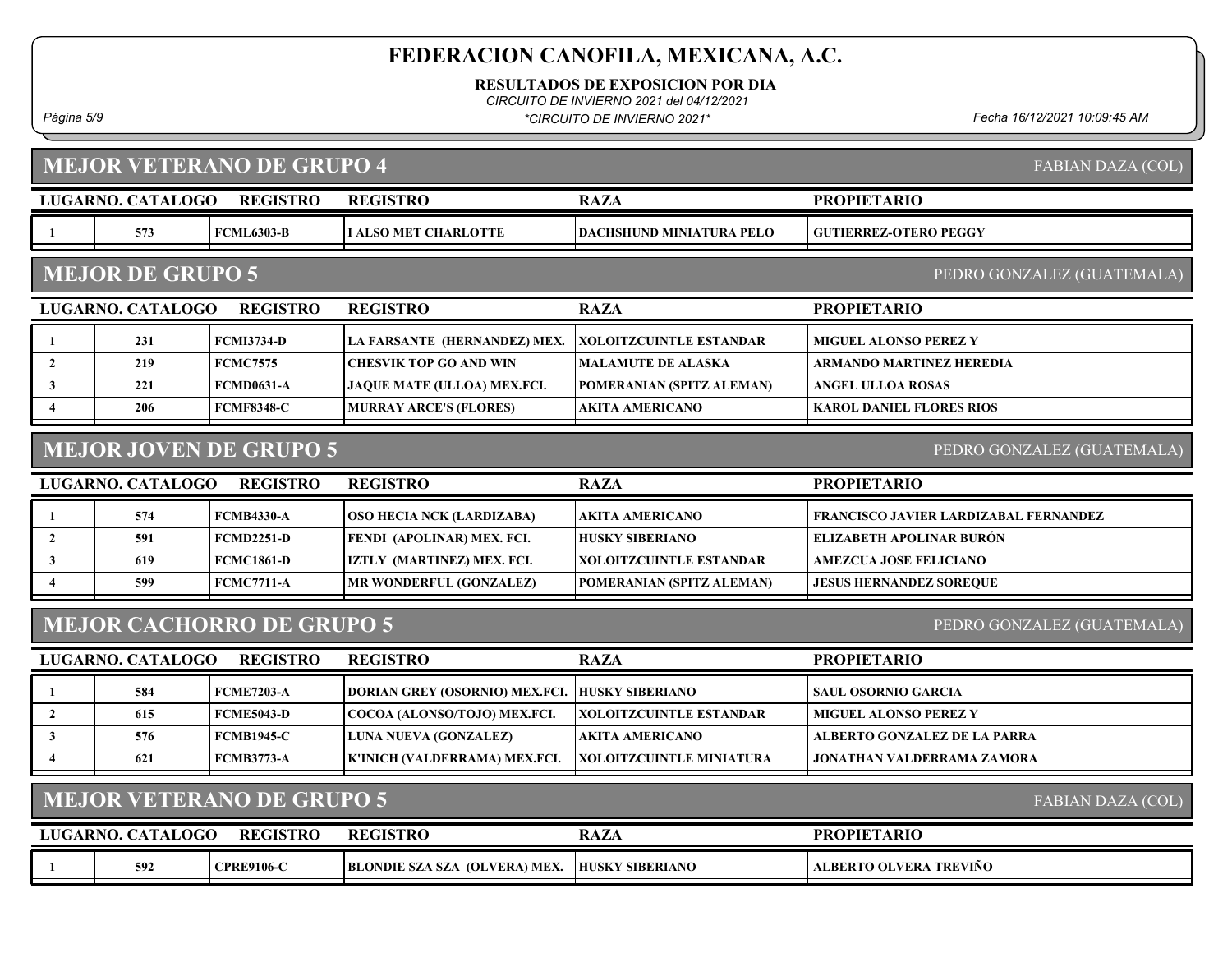RESULTADOS DE EXPOSICION POR DIA

CIRCUITO DE INVIERNO 2021 del 04/12/2021

Página 6/9 Fecha 16/12/2021 10:09:45 AM \*CIRCUITO DE INVIERNO 2021\*

# MEJOR DE GRUPO 6

ROBERTO VELEZ PICO (PUERTO RICO)

|                       | LUGARNO. CATALOGO                                                       | <b>REGISTRO</b>                  | <b>REGISTRO</b>                      | <b>RAZA</b>                  | <b>PROPIETARIO</b>                      |  |
|-----------------------|-------------------------------------------------------------------------|----------------------------------|--------------------------------------|------------------------------|-----------------------------------------|--|
| -1                    | 236                                                                     | <b>FCMG5990</b>                  | MORNING DEW SWEEPERS CALL            | <b>BASSET HOUND</b>          | <b>RODOLFO FARIAS RUIZ Y</b>            |  |
| $\overline{2}$        | 628                                                                     | <b>FCMC2603-A</b>                | SIR LANCELOT (GUTIERREZ) MEX.        | <b>BEAGLE</b>                | <b>RUBEN ALEJANDRO GUTIERREZ CASTRO</b> |  |
| $\mathbf{3}$          | 248                                                                     | <b>FCME1681</b>                  | <b>APOLO DE ORBIS CAN</b>            | <b>DALMATA</b>               | LILLIAN J. JIMENEZ VALVERDE             |  |
| $\boldsymbol{\Delta}$ | 246                                                                     | <b>FCMH9738-A</b>                | SET PEPPER (LERIN) MEX. FCI.         | <b>BLOODHOUND</b>            | <b>LERIN MARTINEZ JORGE LUIS</b>        |  |
|                       |                                                                         | <b>MEJOR JOVEN DE GRUPO 6</b>    |                                      |                              | ROBERTO VELEZ PICO (PUERTO RICO)        |  |
|                       | LUGARNO. CATALOGO                                                       | <b>REGISTRO</b>                  | <b>REGISTRO</b>                      | <b>RAZA</b>                  | <b>PROPIETARIO</b>                      |  |
| 1                     | 628                                                                     | <b>FCMC2603-A</b>                | SIR LANCELOT (GUTIERREZ) MEX.        | <b>BEAGLE</b>                | <b>RUBEN ALEJANDRO GUTIERREZ CASTRO</b> |  |
| $\overline{2}$        | 626                                                                     | <b>FCMC6522-C</b>                | <b>JUST CALL ME CRAZY</b>            | <b>BASSET HOUND</b>          | <b>HOLDA M. NOVELO Y</b>                |  |
|                       |                                                                         | <b>MEJOR CACHORRO DE GRUPO 6</b> |                                      |                              | ROBERTO VELEZ PICO (PUERTO RICO)        |  |
|                       | LUGARNO. CATALOGO                                                       | <b>REGISTRO</b>                  | <b>REGISTRO</b>                      | <b>RAZA</b>                  | <b>PROPIETARIO</b>                      |  |
| -1                    | 631                                                                     | <b>FCMB3034-B</b>                | FLOR DE LIZ (CANO) MEX.FCI.          | <b>BEAGLE</b>                | <b>JUAN FRANCISCO CANO ARJONA</b>       |  |
|                       | <b>MEJOR DE GRUPO 7</b>                                                 |                                  |                                      |                              | JAVIER AGUILO (REP. DOMINICANA)         |  |
|                       | LUGARNO. CATALOGO                                                       | <b>REGISTRO</b>                  | <b>REGISTRO</b>                      | <b>RAZA</b>                  | <b>PROPIETARIO</b>                      |  |
| $\mathbf{1}$          | 249                                                                     | <b>FCME3372</b>                  | ANDY                                 | POINTER ALEMAN DE PELO CORTO | <b>EDMUNDO FELIPE BATRES OLIVARES</b>   |  |
| $\overline{2}$        | 639                                                                     | <b>CPRPJ5973</b>                 | LUCKSHERAY IMAGE LINE                | <b>SETTER INGLES</b>         | <b>ALFONSO BRITO GODOY</b>              |  |
| $\mathbf{3}$          | 638                                                                     | <b>FCMC3129-A</b>                | NEVER ENOUGH FOR ME                  | <b>POINTER INGLES</b>        | <b>JONATHAN ANDRES OSORIO ABELLO Y</b>  |  |
| $\overline{\bf{4}}$   | 254                                                                     | <b>FCMB3474</b>                  | <b>APPLAUSE FOR STAR JACK'S LIFE</b> | POINTER ALEMAN DE PELO DURO  | <b>JOSE FAUSTINO RAMIREZ ACES</b>       |  |
|                       | <b>MEJOR JOVEN DE GRUPO 7</b><br><b>JAVIER AGUILO (REP. DOMINICANA)</b> |                                  |                                      |                              |                                         |  |
|                       | <b>LUGARNO. CATALOGO</b>                                                | <b>REGISTRO</b>                  | <b>REGISTRO</b>                      | <b>RAZA</b>                  | <b>PROPIETARIO</b>                      |  |
|                       |                                                                         |                                  |                                      |                              |                                         |  |
|                       | 639                                                                     | <b>CPRPJ5973</b>                 | LUCKSHERAY IMAGE LINE                | <b>SETTER INGLES</b>         | <b>ALFONSO BRITO GODOY</b>              |  |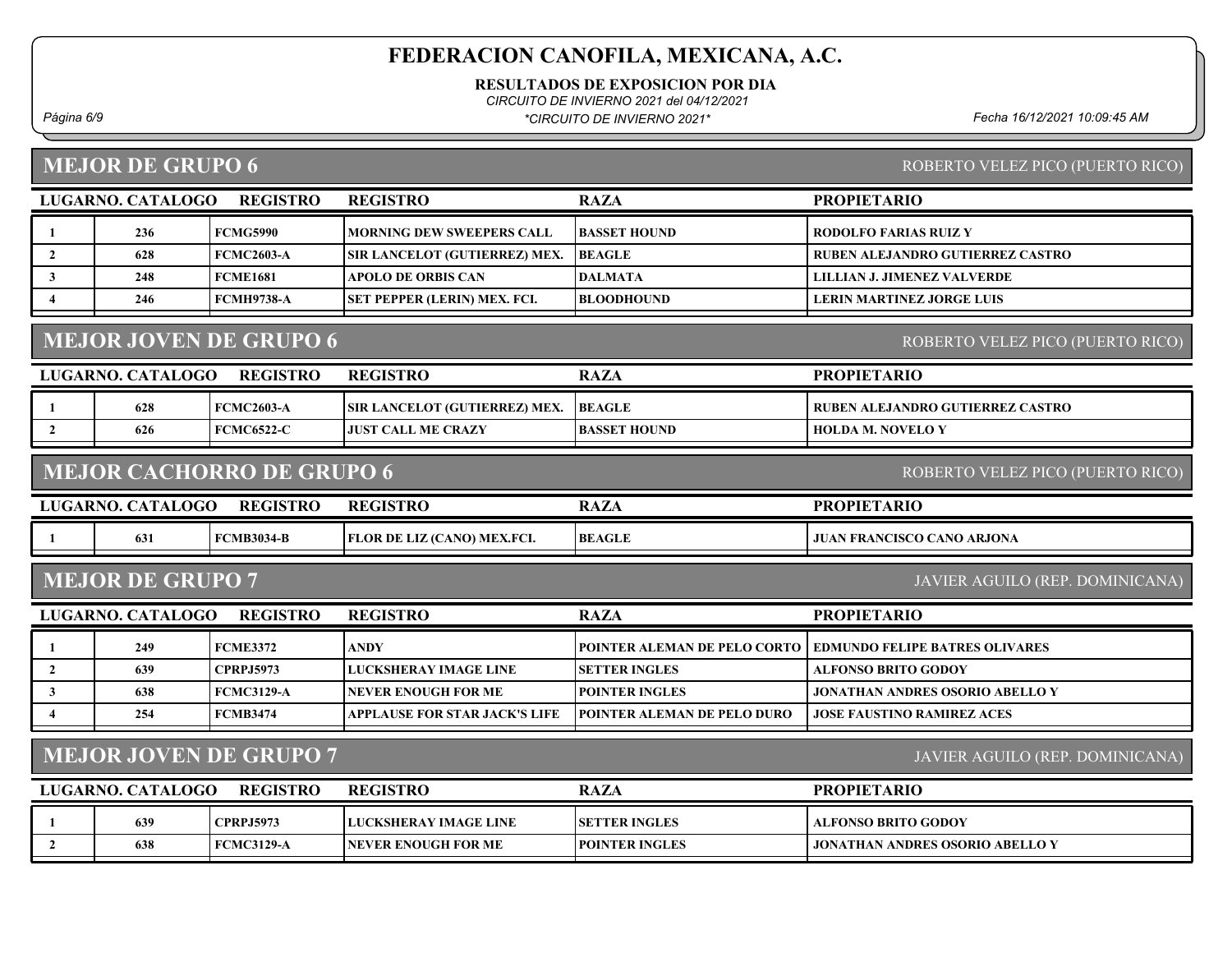RESULTADOS DE EXPOSICION POR DIA

CIRCUITO DE INVIERNO 2021 del 04/12/2021

Página 7/9 Fecha 16/12/2021 10:09:45 AM \*CIRCUITO DE INVIERNO 2021\*

|                                                            |                                                     | <b>MEJOR CACHORRO DE GRUPO 7</b> | JAVIER AGUILO (REP. DOMINICANA)           |                                 |                                          |  |  |  |
|------------------------------------------------------------|-----------------------------------------------------|----------------------------------|-------------------------------------------|---------------------------------|------------------------------------------|--|--|--|
|                                                            | LUGARNO. CATALOGO                                   | <b>REGISTRO</b>                  | <b>REGISTRO</b>                           | <b>RAZA</b>                     | <b>PROPIETARIO</b>                       |  |  |  |
| -1                                                         | 636                                                 | <b>FCMB4580-B</b>                | SANDOR (RAMIREZ) MEX.FCI.                 | POINTER ALEMAN DE PELO DURO     | <b>JOSE FAUSTINO RAMIREZ ACES</b>        |  |  |  |
|                                                            | <b>MEJOR DE GRUPO 8</b><br><b>FABIAN DAZA (COL)</b> |                                  |                                           |                                 |                                          |  |  |  |
|                                                            | LUGARNO. CATALOGO                                   | <b>REGISTRO</b>                  | <b>REGISTRO</b>                           | <b>RAZA</b>                     | <b>PROPIETARIO</b>                       |  |  |  |
| $\mathbf{1}$                                               | 261                                                 | <b>FCME3449-A</b>                | VITO C (RIVERA) MEX.FCI.                  | <b>COBRADOR DE LABRADOR</b>     | <b>MANUEL QUEIJEIRO PIZA</b>             |  |  |  |
| $\overline{2}$                                             | 285                                                 | <b>FCMD3472</b>                  | <b>LOMA POINT &amp; B-CUBED'S LIMITED</b> | <b>COCKER SPANIEL AMERICANO</b> | <b>MARCO PASETA GARRIDO LECCA Y</b>      |  |  |  |
| 3                                                          | 278                                                 | <b>FCMF0001-A</b>                | AJI COSTEÑO ROJO (PETERSON)               | <b>COBRADOR DORADO</b>          | <b>NANCY PETERSON MARQUARD</b>           |  |  |  |
|                                                            | 288                                                 | <b>FCMH5745-A</b>                | <b>GLORIESS IN MY LIFE (MARTINEZ)</b>     | <b>SPRINGER SPANIEL INGLES</b>  | <b>MARTINEZ FLORES MARTHA PATRICIA</b>   |  |  |  |
|                                                            |                                                     | <b>MEJOR JOVEN DE GRUPO 8</b>    |                                           |                                 | <b>FABIAN DAZA (COL)</b>                 |  |  |  |
|                                                            | LUGARNO. CATALOGO                                   | <b>REGISTRO</b>                  | <b>REGISTRO</b>                           | <b>RAZA</b>                     | <b>PROPIETARIO</b>                       |  |  |  |
|                                                            | 655                                                 | *SS24710301                      | LORETTA WALKING GODDESS                   | <b>COBRADOR DORADO</b>          | <b>JUAN FRANCISCO CARBONELL CARRILES</b> |  |  |  |
| $\overline{2}$                                             | 664                                                 | <b>FCMC6747-A</b>                | ARGGOW DIAMONDS ARE                       | SPRINGER SPANIEL INGLES         | <b>DIEGO ARGUELLES ROSAS</b>             |  |  |  |
| 3                                                          | 660                                                 | <b>FCME7612</b>                  | <b>DUNDEEE DUBRONIC</b>                   | <b>COCKER SPANIEL AMERICANO</b> | <b>ANDRES VEGA RODRIGUEZ Y</b>           |  |  |  |
|                                                            | 663                                                 | <b>CPRPJ6034</b>                 | <b>RAYARAGUA INDIAN PARTY</b>             | PERRO DE AGUA ESPAÑOL           | DANIELA GUADALUPE GARZA ARCINIEGA        |  |  |  |
|                                                            |                                                     | <b>MEJOR CACHORRO DE GRUPO 8</b> |                                           |                                 | <b>FABIAN DAZA (COL)</b>                 |  |  |  |
|                                                            | LUGARNO. CATALOGO                                   | <b>REGISTRO</b>                  | <b>REGISTRO</b>                           | <b>RAZA</b>                     | <b>PROPIETARIO</b>                       |  |  |  |
|                                                            | 653                                                 | *SS27881802                      | <b>MAXIMUS BARVOUR-GOLD'S</b>             | <b>COBRADOR DORADO</b>          | <b>ALFONSO BRITO GODOY</b>               |  |  |  |
| <b>MEJOR DE GRUPO 9</b><br>JAVIER AGUILO (REP. DOMINICANA) |                                                     |                                  |                                           |                                 |                                          |  |  |  |
|                                                            | LUGARNO. CATALOGO                                   | <b>REGISTRO</b>                  | <b>REGISTRO</b>                           | <b>RAZA</b>                     | <b>PROPIETARIO</b>                       |  |  |  |
|                                                            | 321                                                 | <b>FCME3048-B</b>                | <b>DIMITRI (BARBOSA) MEX. FCI.</b>        | <b>PUG</b>                      | <b>ARTEMIO LARA RUIZ</b>                 |  |  |  |
| $\overline{2}$                                             | 708                                                 | <b>FCMB1939-H</b>                | <b>AURA (PEREZ) MEX.FCI.</b>              | <b>POODLE GRANDE -</b>          | <b>JUAN CARLOS PEREZ NARVAEZ</b>         |  |  |  |
| $\mathbf{3}$                                               | 312                                                 | <b>FCMB0313</b>                  | <b>MAGNUS STAFF VICEVERSA</b>             | <b>CRESTADO CHINO</b>           | MARIA DE FATIMA PATRON ZUBIAUR           |  |  |  |
| $\overline{\mathbf{4}}$                                    | 325                                                 | <b>FCMD1194-A</b>                | BLUE HEAVEN (GUTIERREZ) MEX.              | <b>SHIH TZU</b>                 | ELVIA NOHEMI GALINDO DUARTE              |  |  |  |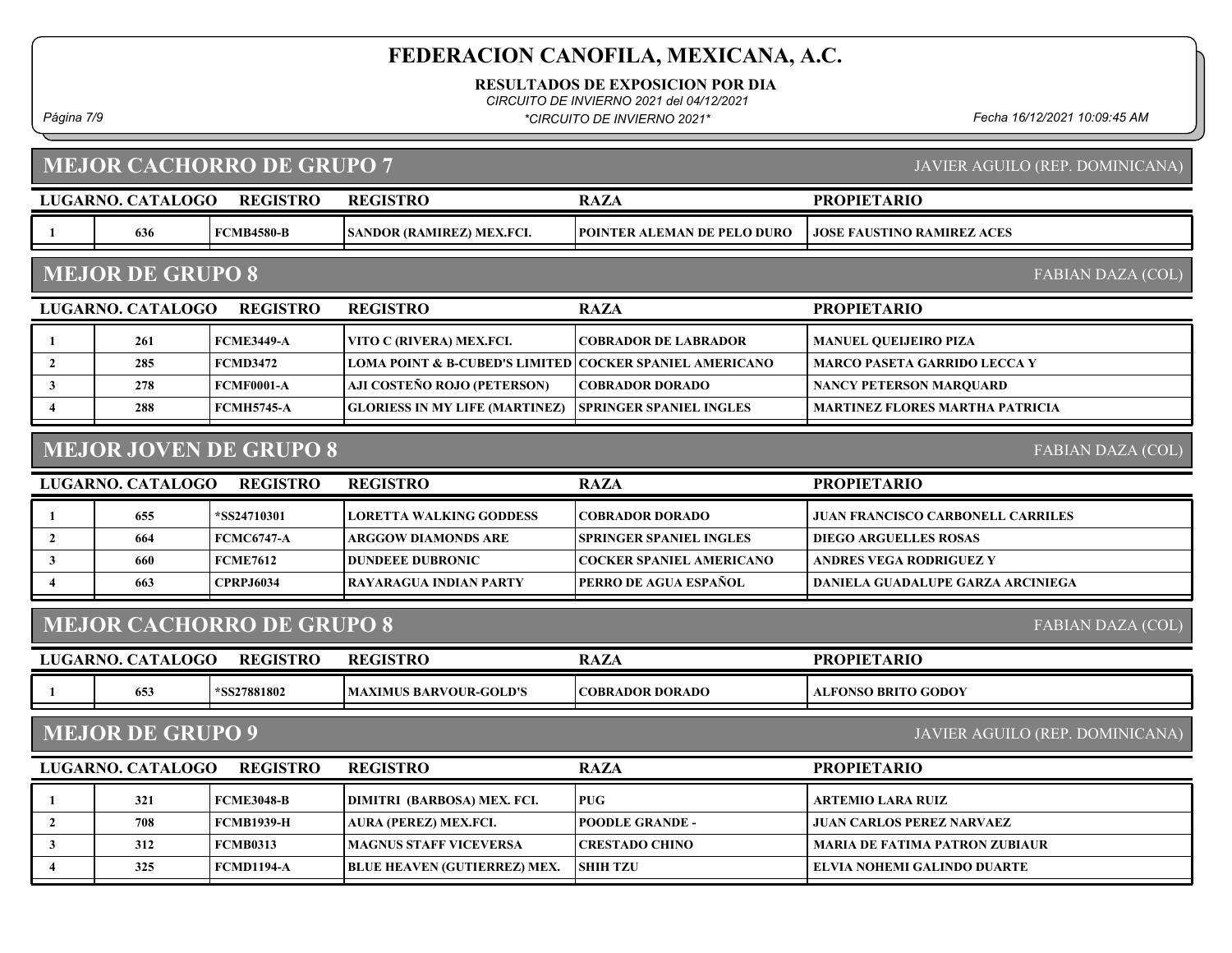RESULTADOS DE EXPOSICION POR DIA

CIRCUITO DE INVIERNO 2021 del 04/12/2021

Página 8/9 Fecha 16/12/2021 10:09:45 AM \*CIRCUITO DE INVIERNO 2021\*

#### MEJOR JOVEN DE GRUPO 9

JAVIER AGUILO (REP. DOMINICANA)

| <b>LUGARNO. CATALOGO</b> | <b>REGISTRO</b>   | <b>REGISTRO</b>                  | <b>RAZA</b>            | <b>PROPIETARIO</b>                  |
|--------------------------|-------------------|----------------------------------|------------------------|-------------------------------------|
| 713                      | <b>CPRPJ5969</b>  | <b>GIRALDITA'S DELICIOSA</b>     | PUG                    | <b>JOSE ALBERTO VELEZ CONTRERAS</b> |
| 676                      | <b>FCMC3445-D</b> | <b>EL SUPER JAVI (HERNANDEZ)</b> | <b>BULLDOG FRANCES</b> | RODOLFO HERNANDEZ ALVARADO          |
| 708                      | <b>FCMB1939-H</b> | AURA (PEREZ) MEX.FCI.            | <b>POODLE GRANDE -</b> | JUAN CARLOS PEREZ NARVAEZ           |
| 703                      | FCME3357          | BLACKSMITH HILL ABSOLUTELY       | <b>KROMFOHRLANDER</b>  | <b>WALKER DONNA</b>                 |
|                          |                   |                                  |                        |                                     |

## MEJOR CACHORRO DE GRUPO 9

| LUGARNO. CATALOGO | <b>REGISTRO</b> | <b>REGISTRO</b>                   | <b>RAZA</b>             | <b>PROPIETARIO</b>                   |
|-------------------|-----------------|-----------------------------------|-------------------------|--------------------------------------|
| 398               | FCMB3484-B      | <b>FOREST FOG FRENCHIES KIRO</b>  | <b>BULLDOG FRANCES</b>  | <b>CRIADERO FOREST FOG FRENCHIES</b> |
| 701               | FCME1500-B      | INAOMI IM A TOP MODEL.            | CRESTADO CHINO          | CAROLINA CANTARELL TAPPAN Y          |
| 707               | FCMB3815-B      | <b>IKHLOE (CASTILLO) MEX.FCI.</b> | <b>IPOODLE GRANDE -</b> | OSCAR ISRAEL CASTILLO PADILLA        |
|                   |                 |                                   |                         |                                      |

#### MEJOR VETERANO DE GRUPO 9

ROBERTO VELEZ PICO (PUERTO RICO)

JAVIER AGUILO (REP. DOMINICANA)

| LUGARNO. CATALOGO | <b>REGISTRO</b> | <b>REGISTRO</b>                | <b>RAZA</b>            | <b>PROPIETARIO</b>     |
|-------------------|-----------------|--------------------------------|------------------------|------------------------|
| 694               | FCMK4418        | <b>TRORNELIA DE SEÑORIO DE</b> | <b>BULLDOG FRANCES</b> | SANDRA BOLAÑOS JIMENEZ |
| 704               | FCMG3828        | <b>IKRUMME FURCHE HUMMER</b>   | KROMFOHRLANDER         | I DONNA WALKER         |

#### MEJOR DE GRUPO 10

FABIAN DAZA (COL)

| LUGARNO. CATALOGO | <b>REGISTRO</b>   | <b>REGISTRO</b>                  | <b>RAZA</b>            | <b>PROPIETARIO</b>                    |
|-------------------|-------------------|----------------------------------|------------------------|---------------------------------------|
| 721               | <b>CPRI3846-G</b> | CATRIONA GALAR IN RED            | <b>AFGANO</b>          | ALFONSO ROMERO MALDONADO              |
| 337               | <b>FCMC1621-B</b> | VALIENTE (RODRIGUEZ) MEX.FCI.    | <b>WHIPPET</b>         | <b>TREVIÑO GUERRERO JESUS ANGEL Y</b> |
| 334               | <b>FCMH5482-A</b> | CARONTE (RODRIGUEZ) MEX. FCI.    | <b>LOBERO IRLANDES</b> | ROBERTO MARTINEZ ARANA                |
| 329               | <b>FCME9976-C</b> | <b>ATLAS PLEIADES (MARTINEZ)</b> | <b>BORZOI</b>          | RICARDO MARTINEZ RUIZ                 |

# MEJOR JOVEN DE GRUPO 10

FABIAN DAZA (COL)

| LUGARNO. CATALOGO | <b>REGISTRO</b>   | <b>REGISTRO</b>                       | <b>RAZA</b>   | <b>PROPIETARIO</b>            |
|-------------------|-------------------|---------------------------------------|---------------|-------------------------------|
| 721               | <b>CPRI3846-G</b> | <b>ICATRIONA GALAR IN RED</b>         | <b>AFGANO</b> | ALFONSO ROMERO MALDONADO      |
| 725               | FCMC5043-B        | <b>TANNABELL (RODRIGUEZ) MEX.FCI.</b> | . IWHIPPET    | LAURA EDNA RODRIGUEZ MARTINEZ |